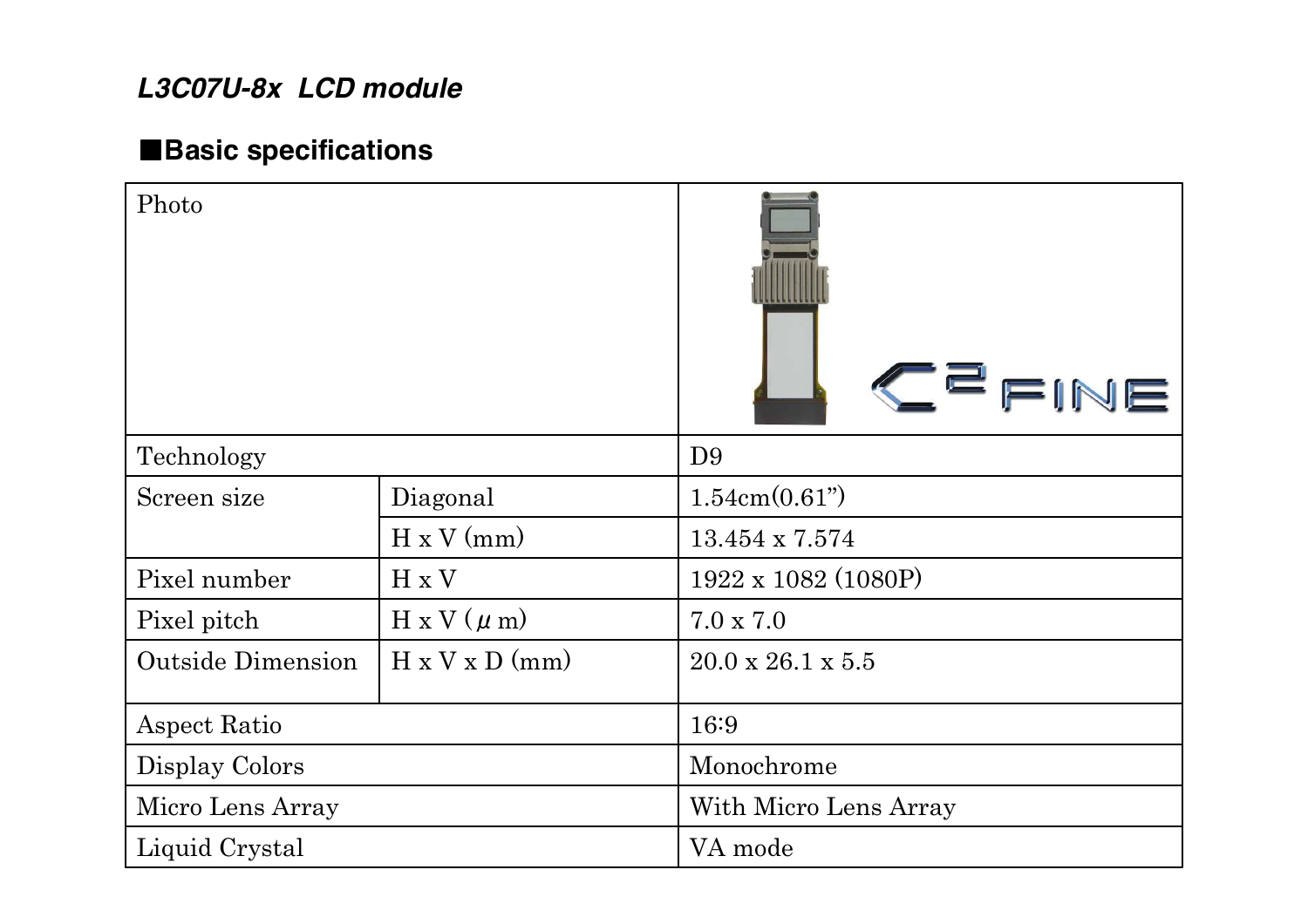## 䂓*Dimensional Outline Drawing*